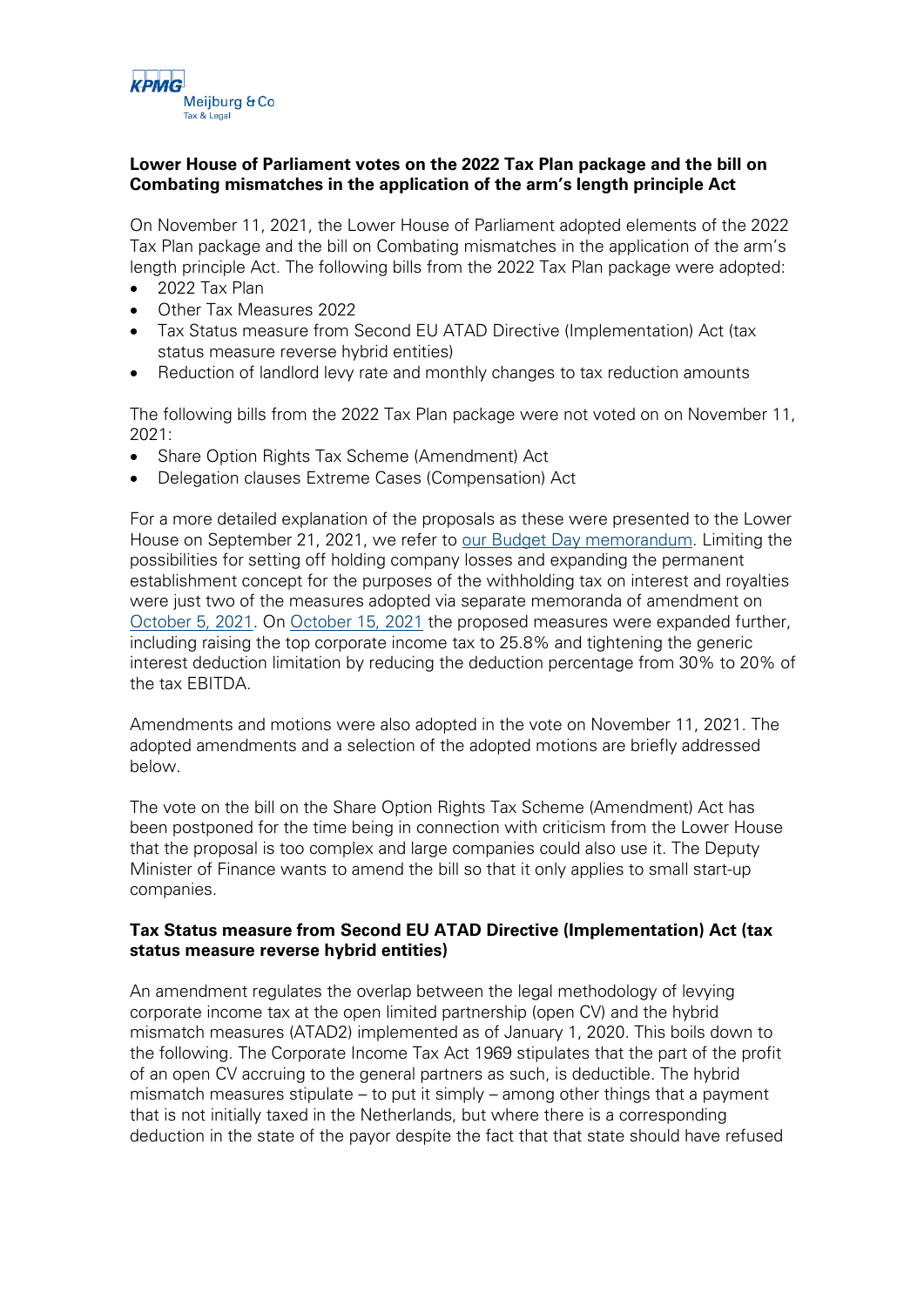

Page 2

the deduction pursuant to ATAD2, must nevertheless be added to the profit in the Netherlands. One provision thus prescribes that part of the profit is deductible, while the other provision dictates that certain income must be taxed.

The adopted amendment provides for an overlap rule and prescribes that the deduction must not be permitted insofar as the share of the profit of the open CV accruing to the general partners relates to the adjustment of the Dutch profit pursuant to ATAD2 (35931-9).

## **Combating mismatches in the application of the arm's length principle Act**

This bill is aimed at situations where a difference in transfer prices between associated entities results in double non-taxation, the 'informal capital structures' or 'deemed dividend structures'. In that context accompanying rules have been proposed for assets that are acquired from associated entities and whereby the agreed fee is less than the arm's length price and the difference is not taxed at the transferor. That acquisition can take place by means of capital contributions, profit distributions, repayment of paid-in capital, liquidation dividends or comparable transactions.

An amendment that has now been adopted ensures that the acquisition of an asset under universal title as part of a merger or division/split-off is also regarded as comparable with the aforementioned transactions. As a result of this measure, assets acquired as part of a cross-border merger or division/split-off will no longer, by definition, be valued at their fair market value at the time of the transfer. If, in the country of the company being merged out of existence or the company being divided or split-off, tax relief in the context of the EU Merger Directive and national rules implementing this Directive is available for the merger or division/split-off, the foreign book value at the time of the merger or division/split-off will, in principle, be 'passed on' to the Dutch acquirer (35933-11).

## **2022 Tax Plan**

#### Adopted amendment

• The option to refund energy tax to energy-intensive companies that use energy products has been removed from the legislation, because this scheme currently no longer has any substantive effect (35927-44).

#### A selection of the adopted motions

The Lower House of Parliament has asked the government:

• to monitor the scale of and how structuring takes place in order to make improper use of the low profit tax rate, and to present proposals to tackle improper use if the monitoring gives cause to do so (35927-64);